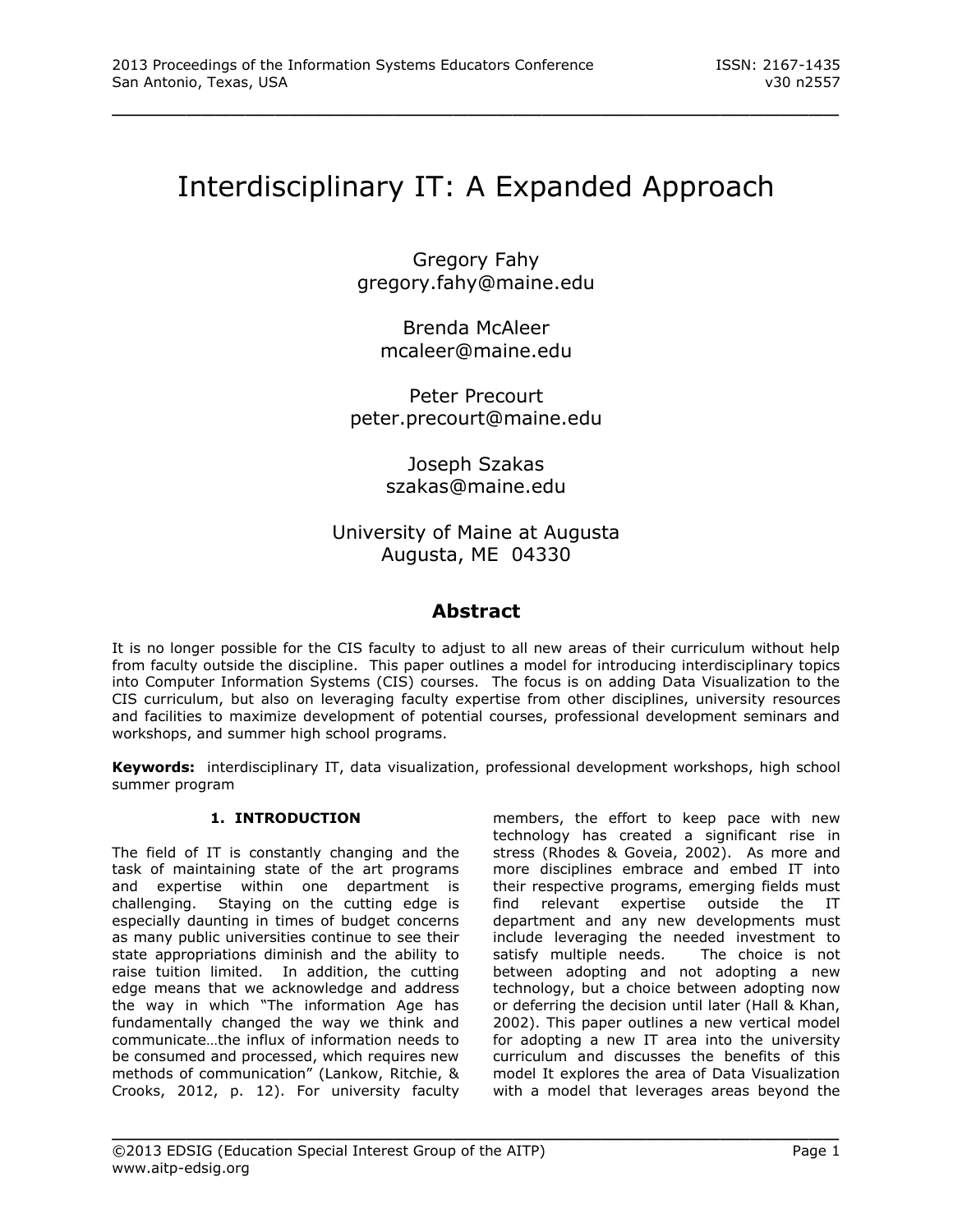development of a credit course for students into other potential uses, i.e. the design of external professional development workshops and seminars, and summer sessions for high school students to be used as a recruiting tool for future students. A diagram of the expanded model is included in Appendix A. This model explored in this case study requires interdisciplinary expertise from multiple departments to staff a collaborative venture to understand, interpret, and visually present volumes of data in easily understandable ways.

# **2. BACKGROUND**

Every career field has become more and more inundated with data. For example, marketing professionals track every purchase a customer makes, capturing and storing as much information about those customers as they can. Health professionals track patient data with electronic patient records. Social media professionals use tracking systems to collect and share data. Everything we do in daily life generates data that is tracked, analyzed, prioritized, and categorized (Fenske, 2010). How the data is presented, and how it tells the story visually can assist in decision making about current trends, inspire new ideas, and predict future behavior. As Computer Information Systems (CIS) degree programs adapt to new technologies, the pressures are on these programs to work with the current curriculum guide, IS 2010, for the essential technology expertise, but also allow flexibility to revise the curriculum to keep up with emerging trends. CIS programs need a model to build Big Data understanding into their curricula. Big Data has two parts: the first part can be integrated with the existing database curriculum; the second part involves graphic visualization to tell stories, isolate relevant data and improve decision-making.

As a group of professors and administrators discussed how to bring Data Visualization to the university, it became obvious that a great number of skill sets are needed by the team. Creation of visually literate workers demands cooperation among various college departments which may be separated by large cultural and institutional gaps. (Zyda, Cox, Katz, Larson-Mogul, Louie, Lypaczewski, Pausch, Singer, & Weisman, 1997) The university had a recent history of developing interdisciplinary pedagogical collaboration to benefit students. But Data Visualization required more partners in more disciplines than previous collaborations. Computer Information Systems faculty understood the need for data mining as databases continue to grow exponentially, making it harder and harder to glean relevant information from that data. Business faculty understood how presenting summaries of overwhelming amounts of facts and figures in a visual presentation could assist with discovering trends from a myriad of information. The Art faculty was intrigued with the compilation and presentation of vast amounts of data into an easily understood visual. One Art faculty member understood that human perception is important to make information patterns and trends visible and understandable, and that, as a graphic artist, one could tell stories with images. An Ethics faculty member understood the need to appreciate that all these data sets represent real people and that Data Visualization necessitates careful ethical thinking about our ethical responsibilities with the data. One Math faculty member understood the importance of the statistical goal of summarizing data with a certain degree of confidence would be crucial for the task of effective Data Visualization. This Statistician understands statistical methods and properties, and believes that graphical techniques have a place in data analysis. In pairing statistics and art, one can discover the unexpected through pictures (Yau, 2011). Each of the separate department faculty has expertise in one or more applicable areas although none has expertise in all areas. The team teaching approach reduced the learning curve for CIS faculty, and allowed faculty to focus on the topics most closely related to their area of expertise (Harris, Cummings, Dreher, & Chandra, 2004)

Data Visualization is also an ideal medium for both contesting disciplinary boundaries and deterritorializing skills because the subject matter requires a variety of forms of expertise. Information visuals (infographics) cause what could be meaningful to stand out in contrast to what's not worth attention (Few, 2009), and "The best visualization evokes a moment of bliss when seeing something for the first time, knowing that what you see had been right there in front of you, just slightly hidden" (Yau, 2013, p. xi). Traditional software can store data for future retrieval, but is limited in ways to support data analysis and interpretation. Data and statistics have become critical tools for organizations to plan and prepare for the future. But many organizations are drowning in data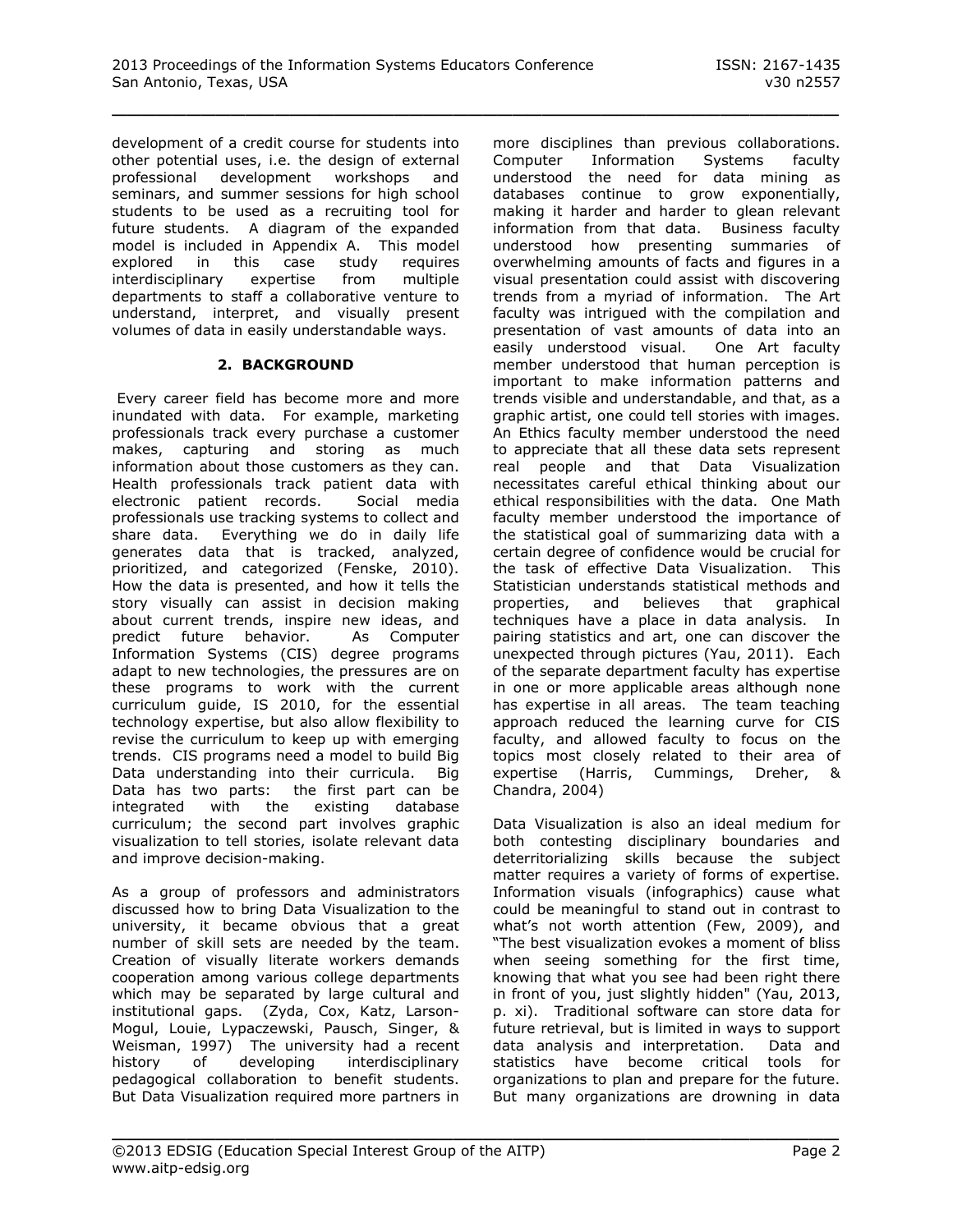spreadsheets; it is common for organizations to collect much more data than people can fruitfully analyze. The art professor was asked to take the lead in designing a course and a workshop to teach the presentation of volumes of data in graphic art form, an unusual decision by CIS faculty to outsource IT instruction to a nontechnical field.

### **3. ECONOMIC NEED**

The term Big Data describes the phenomenon of that which at first appears to be ever increasing data sets that are too large and complex to be able to process and easily find patterns and stories within them. As a result of Big Data, data analysts and institutional researchers have taken on a much more significant role in the running of organizations and businesses. The McKinsey Global Institute claims that an employment gap exists in the field of data analysis. "By 2018, in the United States, we estimate that 4 million positions will require (deep analytical) skills in a big data world." (McKinsey Global Institute, May 2011, p. 105). Google's chief economist, Hal Varian writes, "I keep saying that the sexy job in the next 10 years will be statisticians. The ability to take data—to be able to understand it, to process it, to extract value from it, to visualize it, to communicate it—is going to be a hugely important skill in the next decades" (Lohr, 2009, p. 1). One of the challenges, according to Terence Parr, is "to be successful, students need to have a wide range of skills that doesn't fit in one academic department" (Miller, 2013, p. 1). Ultimately, data findings will need to be communicated visually and orally, and successful data analysts will also need business know-how to develop new products, services and ideas (Miller, 2013).

Data visualization is the use of "computersupported, interactive, visual representations of abstract data to amplify cognition." (Card, Mackinlay & Schneiderman, 1999, p. 7). Data visualization is considered a transversal discipline which harnesses the immense power of visual communication in order to explain, in an understandable manner, the relationships of meaning, cause and dependency which can be found among great abstracts masses or information generated by scientific and social processes (http://datavisualization.ch/about). Colleges and universities can be at the forefront of preparing computer and business professionals to turn all this data into useable

and understandable information by offering not only stand-alone data visualization courses, but also in designing and offering workshops/seminars for professionals to understand how to incorporate visualization into their decision making process. Big Data analysis can no longer be limited to the discipline of computer science. It has spread to other disciplines with many practical applications. And the classroom is but one piece of the learning environment. Because of the interdisciplinary nature of the coursework, graduates who understand how to visualize data and how to present it to business people will be in high demand for years to come. The demand for them will far outpace the supply (Lohr, 2013; Thomson, 2012).

# **4. THE MODEL**

In response to the need for data analysts, which we see as a valid outcome for graduates following the IS 2010 curriculum, the University has set a goal to develop a center for data visualization on its campus by the fall of 2013 using the expertise of all stakeholders. The model that we propose is multi-pronged, but the parts of the model can be introduced into the university concurrently. The introduction requires support from faculty and administrators to equip a lab to serve students in courses, and to use the lab for a variety of purposes. The lab will help to educate students in data visualization, serve external stakeholders through professional development workshops and offer a K-12 summer outreach program. Our model consists of 4 parts: 1) defining the economic needs, 2) conducting an external/local needs assessment, 3) determining the skill sets needed on the team, and 4) preparing appropriate facilities to house faculty and staff to provide courses, conferences, workshops, and summer programs.

Data visualization has the potential to provide organizations, data analysts and educators with the ability to see data in a variety of presentations with multiple relationships. In other words, visualization enables the use of visual structure to find patterns in complex data. Data visualization is an inherently interdisciplinary activity. It requires an appreciation of the aesthetic potential of graphs and charts. Identifying patterns and telling compelling stories with data require statisticians and computer scientists to possess skill sets to validate the data, including creativity, simplicity,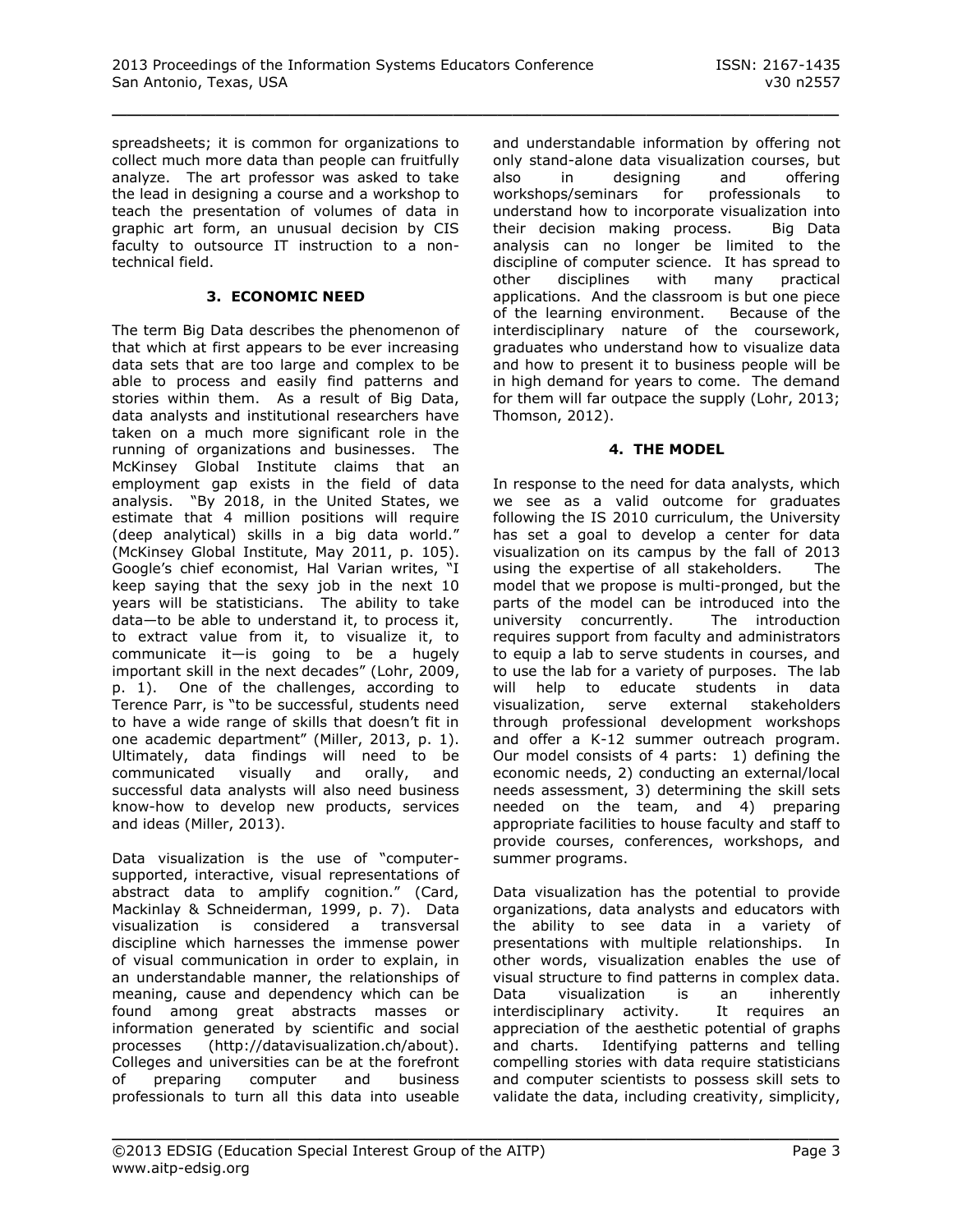transparency, and relevance. And, it involves an understanding of how organizations might use data to plan and change. This involves an understanding of business management and methods. This interdisciplinary data visualization center will train the organizations' existing workforces to understand methods of interpreting vast amounts of information more easily.

#### **5. THE NEEDS ASSESSMENT**

To introduce the model into the curriculum required a needs assessment of the various stakeholders and using those results to adopt the model. In its assessment as to whether there was community support for more than classroom education, the university collaborated with three outside agencies: the local Chamber of Commerce, the State Arts Commission, and the State Mathematics and Science Alliance. The first represents over 650 organizations that promote economic development in the county region. Its reach extends in a 30 mile radius. The chamber also has a strong working relationship with local Chamber of Commerce in a nearby city which houses another institution of higher learning. The university already has a strong record of outreach to local businesses and non-profits for service learning, internships and other collaborative educational opportunities. The State Arts Commission's mission is based in expanding and providing access to the cultural heritage and programs of the state. The Commission has been a champion of the creative economy, promoting the benefits of a strong arts and culture community for the economy of the state. As art and culture becomes more technologically focused, the State Arts Commission is focused on the important cultural work involved in technologically produced culture. The Arts Commission is helping the university identify non-profit organizations that would benefit from data visualization with their organization's data. Finally, the State Math and Science Alliance supports Science, Technology,

Engineering, and Mathematics (STEM) initiatives for local K-12 students, and the university is committed to collaborating with local high school teachers and students to educate them about careers in data analysis and data visualization. This built on our previous collaboration with the Math and Science Alliance to offer a youth summer college program for high school students in architecture, one of the STEM disciplines, in 2013. The university will conduct a survey of local high schools to determine what kinds of opportunities for high school students in data analysis and visualization we can provide. The center for data visualization will also be a regular part of college tours at the university. Starting in the spring semester of 2014, we will explore a variety of ways to expose high school students to the possibilities of this technology.

#### **6. THE TEAM**

The investigative team for this data visualization initiative includes an expert on visual thinking and design; an expert on computer statistics and GIS applications; an expert on ethics and general education outcomes; an expert in statistics; and an expert in areas in management and business administration. This team has been meeting for the past few months reviewing the literature on data visualization and planning for the development of a data visualization center at the university.

The team's work is ongoing. In spring semester 2013 the University began construction of the data visualization laboratory. The university contributed a classroom to be refurbished as the data visualization laboratory, completed during the summer of 2013. During the spring, faculty also prepared instructional material for offering a data visualization course in the fall semester. Finally, in collaboration with the local Chamber of Commerce, the State Math and Science Alliance, and a consortium of K-12 educators, the University designed and implemented a survey to identify data visualization needs of local businesses in order to tailor training to their data visualization needs.

# **7. MILESTONES**

The contribution of new technology to economic growth can only be realized when and if the new technology is widely diffused and used (Hall & Kahn, 2002). The university has determined five milestones for progress on this model incorporating a data visualization project. The university has acquired institutional knowledge about data visualization. Currently, faculty and administrators across the university have knowledge of the impacts of visualization and data analysis. From the summer of 2012 until the present, the art professor and the CIS professor have been working on developing their knowledge of data visualization by presenting internal university data in visual form, including data on program coordinator release time.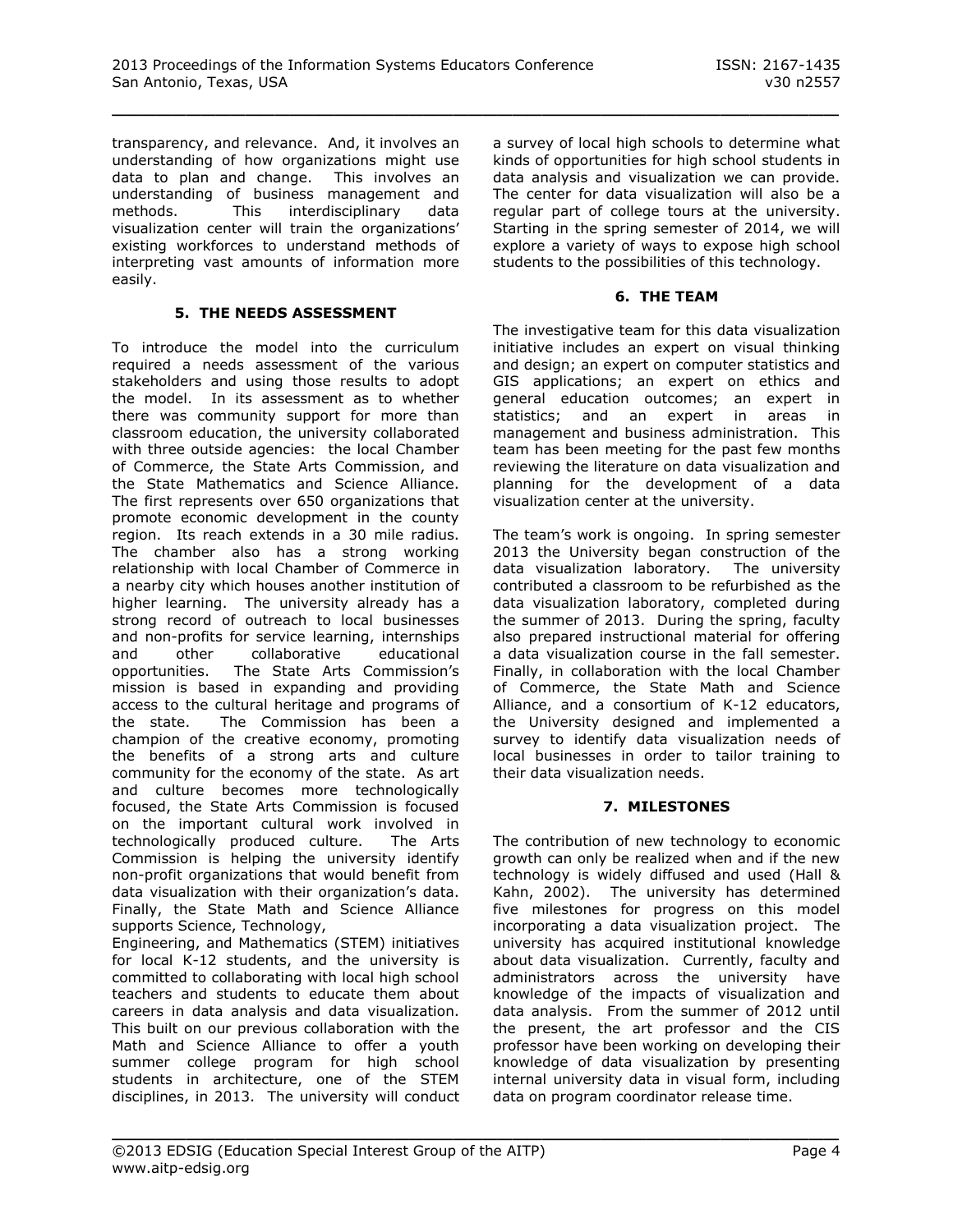The second milestone for this project is the physical creation of the data visualization laboratory in the library on the university's campus. This occurred in June 2013 and involved eight screens, with software and hardware to manipulate data. It will also enable the University to develop workshop sessions with nonprofit organizations for the summer of 2013.

The third milestone is the development and teaching of a 3-credit CIS course, Data Visualization, in the fall of 2013. As part of the course, students will work with data from organizations in the central part of the state for planning and decision making.

The fourth milestone for this project will be the development and presentation of professional development workshops for businesses and organizations. This will occur in the spring and summer of 2014, and will continue to accommodate the needs of local businesses and organizations.

For the final milestone, the university has begun the process to develop a data visualization center for use within the university and by groups external to the university. Faculty who have expertise in the appropriate fields are committed to make this project a reality. The University has committed funding for release time, travel, development, and the classroom space. The university has begun purchasing the software for data visualization projects. In addition, interest has been cultivated from community organizations like the local Chamber of Commerce, the State Mathematics and Science Alliance and the State Arts Commission. All three groups are interested in the possibilities of educational and workshop development using the data visualization laboratory.

# **8. PROFESSIONAL DEVELOPMENT**

The economic benefits to the community primarily involve workforce development, with workshops for local businesses serving as an opportunity for these businesses to plan and take advantage of opportunities based on the data that they collect. If the university can satisfy the employment need for data analysts, this will enable businesses and organizations to preserve their operations in the state and not have to travel outside the state to satisfy their data analysis needs. The primary objective for the laboratory is the development for workshops for local businesses. The workshops will enable businesses to plan for the future and develop new opportunities and products based upon the manipulations and visualization of data in order to detect patterns and capitalize on those patterns. This linkage with local business organizations will enhance the University's partnerships with the Chamber of Commerce, and enhance our ability to offer professional development training for local businesses. The development of these workshops will be guided by the businesses' response to this survey.

Over the summer, the team will continue to explore the visualization of data sets, mostly produced internal to the University. This will further develop the University's institutional knowledge regarding the potential for data visualization and best practices in the field. The team will also conduct trial workshops with local non-profit organizations, to work with the data that these institutions have developed. In the fall of 2013, the university will run the data visualization course as in IT elective. This course will identify and develop the potential undergraduate research assistants for the data visualization lab. This course will also work with data from local non-profit organizations that have data visualization needs.

At the conclusion of 2013, the university will have the laboratory and the faculty and student undergraduate research expertise to offer our center for data visualization to external businesses and organizations. Starting in the spring semester of 2014, the university will offer two-day workshops using faculty and undergraduate research assistants, based on results from the business survey. These workshops would either explore participants' own data, or educate participants in the value of data visualization using non-proprietary data. The workshops will enable the university to partner with the local business community to use the techniques of data visualization in professional development for the local workforce. In addition, the university will use the data visualization lab as a resource for different degree programs, including the possibility of developing certificates or programs in the area of data visualization itself. Third, the center will be available to local artists and arts organizations during the summer, through our partnership with the State Arts Commission, both for exploring the artistic potential for data visualization and the potential for arts organizations to explore their own data in an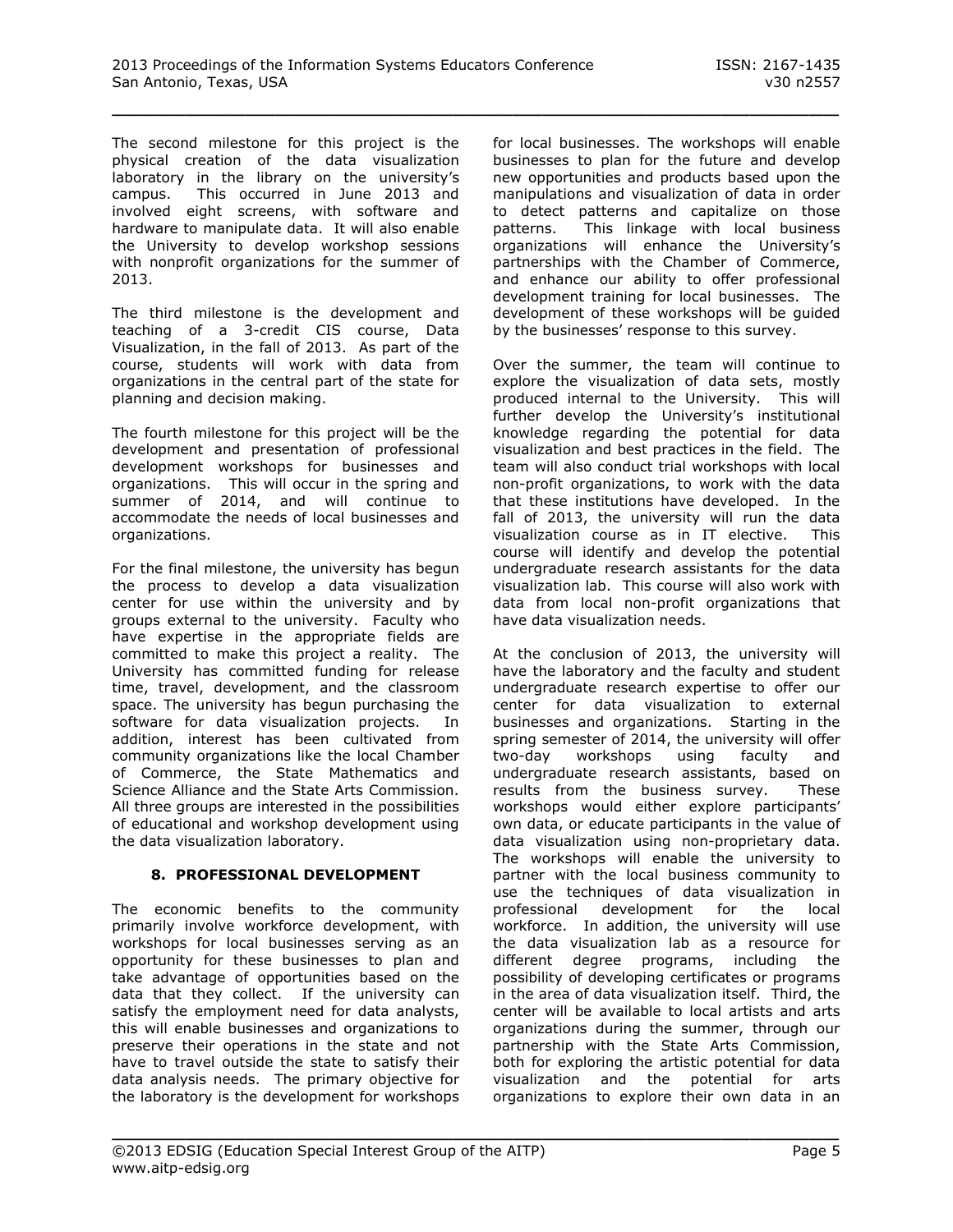effort to increase the local creative economy. Finally, the university will survey local K-12 educational institutions in early 2014 to determine how best to conduct outreach to students and faculty in these institutions.

#### **9. FACILITIES**

The facilities that are developed will be constructed as multi-use: for courses, research, workshops, and summer programs. The Center for data visualization will be located in the library and will not be owned by any program. It will enable the University to more fruitfully analyze the program and student data that its own institutional research office produces. It has potential to support the university's general education requirements in critical thinking and information literacy. It will support the University's Computer Information Systems program. It will be a resource for public K-12 teachers and students to discover the world of data analysis and visualization. Finally, and most importantly, it will be a resource for workshops and professional development for businesses and community organizations who are working with their own data. Data at the right time and in the right forms enable stakeholders to recognize patterns, guide decisions and communicate information to others objectively and clearly.

The university's Center for Data Visualization will best use limited resources to leverage the data of each individual business or organization. The Center's laboratory will enable users to project different visualization techniques to present their data and evaluate these various techniques for clarity, accuracy and overall narrative. Collaborating businesses and institutions across the region will have better techniques for manipulating and telling a story with their own data. The equipment that will be provided includes eight large screens to manipulate data images and present different methods of visualization of the data in a wall of screens that will enable workshop participants to review different methods and ways of visualizing their data in real time using workstations, graphics processors and switcher kits to be able to effectively manipulate this information on the screens. This equipment is critical for the development of the laboratory in order to have individuals collaborate with each other in a public space for the development of appropriate data visualization techniques. With a server license for a software package, individuals,

groups, businesses and institutions will be able to manipulate and use the appropriate software on their own, but it is in the laboratory setting where the educational transactions that help develop the knowledge of data visualization takes place. The multi-screen data visualization lab enables participants to test out various ways to demonstrate the narratives that can be found in the data, and produce graphics for internal and external consumption.

Further this data visualization lab "enhance[s] the entrepreneurial infrastructure to foster greater growth and market opportunities for start-ups and small technology businesses" (http://www.maine.gov/decd/innovation/pdfs/20 10\_S&T\_Plan.pdf, p. 10). The entrepreneurial infrastructure enables small and mid-sized organizations from across the range of industries and technologies to visualize from where opportunities and threats arise and how to meet them. In particular, the data visualization lab would satisfy the targeted sector in the implementation plan, information technology.

Both the workforce development and the workshops for local institutions will preserve existing jobs in the state because organizations will have access to data analysis and visualization locally. As a reference claims in her letter of support for this project a, lack of educated STEM workers means that many technology businesses in southern and mid-state areas are considering setting up shop elsewhere. This would be a tremendous loss to the state's economy. The university can play a critical role in changing this situation by involving more students in data visualization. This data visualization center will provide a new service for people and institutions. It will enhance the university's linkage with the local business community and provide professional development for their workforce.

#### **10. CONCLUSION**

The economic success of this project will be measured in the number of businesses that take advantage of this workforce development opportunity. Success will also be measured by the number of students that are trained to become data analysts and data visualization technicians; the number of K-12 schools and students who are exposed to this technology and the capabilities of this technology; the number of artists using the laboratory to work on the intersection of art and data analytics; and the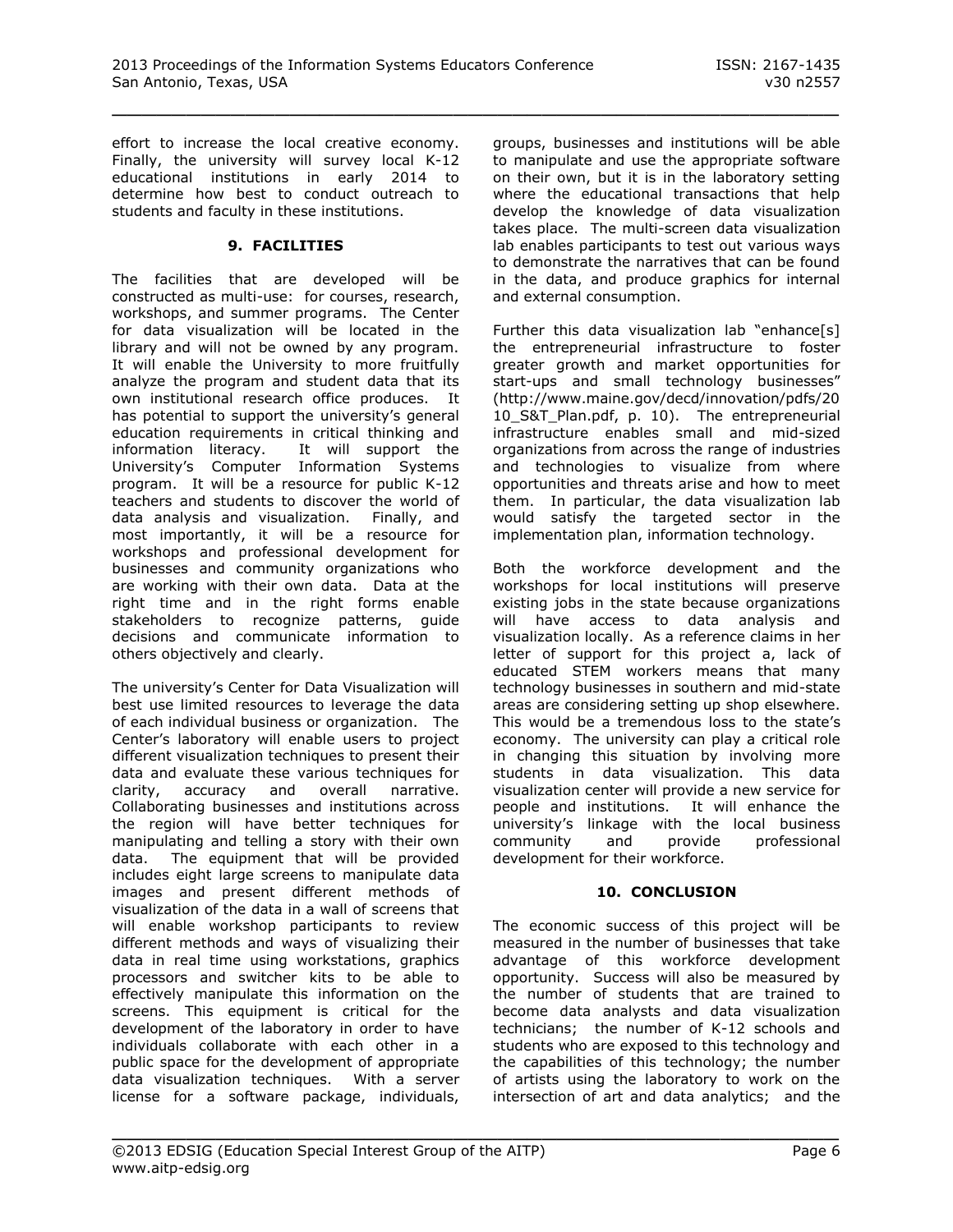number of non-profit arts organizations that take advantage of the data visualization workshops to increase the strength of the creative economy in the central section of our state.

It is no longer possible for the CIS faculty to adjust to all new areas of their curriculum without help from faculty outside the discipline. Visual literacy is one of the most critical skills that span both art and science (West, 1991). The CIS faculty needs greater flexibility to draw on the expertise of faculty in other fields to incorporate CIS/IT into every college discipline. This, we believe, is a good model for future advances by leveraging resources, faculty, and facilities to provide opportunities for knowledge across the curriculum.

# **11. REFERENCES**

- Card, S., Mackinlay, J., & Schneiderman, B.<br>(1999). Reading in Information (1999). Reading in Information Visualization: Using Vision to Think. Morgan Kaufman, Burling.ton, MA.
- Fenske, D.E. Bridge, Special Edition (Fall, 2012) Drexel University, The iSchool College of Information Science and Technology. Philadelphia, PA, 1.
- Few, S. (2009) Now You See It. Simple Visualization Techniques for Quantitative Analysis. Analytics Press, Oakland, CA.
- Hall, B., & Kahn, B., (November, 2002) New Economy Handbook Retrieved June 8, 2013 [http://elsa.berkeley.edu/~bhhall/papers/Ha](http://elsa.berkeley.edu/~bhhall/papers/HallKhan03%20diffusion.pdf) [llKhan03%20diffusion.pdf](http://elsa.berkeley.edu/~bhhall/papers/HallKhan03%20diffusion.pdf)
- Hassir, J.H., Cummings, M., Dreher, F., & Chandra, K. (2004). A Team Teaching Approach to Inclusion of a Security Component in IS and CS Curricula. Consortium for Computing Sciences in Colleges. Central Plains Conference, 19. http://datavisualization.ch/about
- <http://www.maine.gov/decd/innovation/pdfs/> 2010\_S&T\_Plan.pdf, pg 10)
- Lankow, J., Ritchie, J., & Crook, R. (2012)Infographics: The Power of Visual Storytelling. John Wiley and Sons, Hoboken, NJ.
- Lohr, S., For Today's Graduate, Just One Word: Statistics. New York Times, Business Day, Technology, August 5, 2009. Retrieved March 13, 2013 from http://www.nytimes.com/2009/08/06/techn ology/06stats.html
- \_\_\_\_\_\_\_. Sure, Big Data is Great, But So Is Intuition. New York Times, Business Day, Technology, December 29, 2012. Retrieved March 21, 2013 from http://www.nytimes.com/2012/12/30/techn ology/big-data-is-great-but-dont-forgetintuition.html?pagewanted=all& r=0
- McKinsey Global Institute, "Big Data: The Next Frontier for Innovation, Competition and Productivity". May, 2011.
- Miller, C.C. "Data Science: The Numbers of Our Lives". The New York Times Education Life, April 14, 2013, 1-2.
- Rhodes, C., & Goveia, W. Faculty Training Initiative at the Indiana University School of Education: a Participative Effort. SIGUCCS "02, November 20-23, 114.
- Thomson, L. Big Data Skills Gap Needs Filling Says Tech Industry. The Register (U.K.) 10/04/12. Retrieved April 5, 2013 from http://www.theregister.co.uk/2012/10/04/bi g\_data\_skills\_gap/print.html
- West, T. (1991). In the Mind's Eye: Visual Thinkers, Gifted People with Leaning Difficulties, Computer Images, and the Ironies of Creativity. Prometheus Books, NY.
- Yau, N. (2013) Data Points: Visualizations that Mean Something. John Wiley and Sons, Indianapolis, IN
- (2011) Visualize This: The FlowingData Guide to Design, Visualization, and Statistics. John Wiley and Sons, Indianapolis, IN
- Zyda, M., Cox, D., Katz, w., Larson-Mogal, J., Louie, G., Lypaczewski, P., Pausch, R., Singer, A., & Weisman, J. (1997). Modeling and Simulation Linking Entertainment and Defense. National Academic Press: Washington, DC, 93.